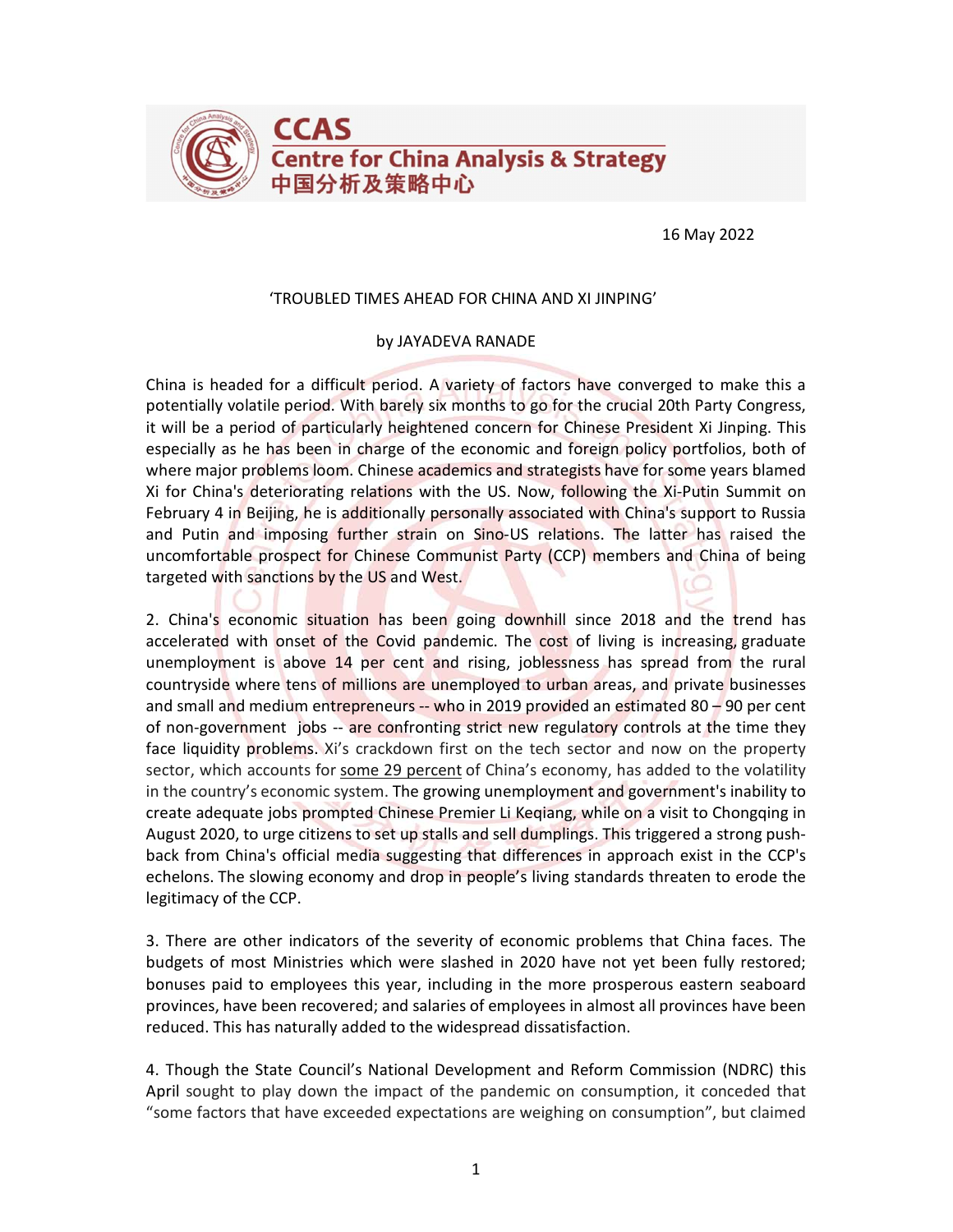the impact is "phased" and consumption will gradually recover once the pandemic is kept under effective control. The claim has been belied by the series of high-level meetings focussing on the economy and stability.

5. Nevertheless, the matter is receiving the serious attention of the Politburo and the Leading Group on Economic Affairs headed by Xi and one of his closest sides, Vice Premier Liu He. China's important Central Finance and Economics Committee, an apex body on economic policy chaired by Xi, met for the first time this year on April 26. The meeting emphasised it is necessary to coordinate the "two major issues of development and safety, firmly establish bottom-line thinking, effectively strengthen the ability to predict and early warning of major risks, and have practical and effective response plans and specific actionable measures". It urged all regions and departments to accurately understand the spirit of the Central Finance and Economic Commission's decision-making, take responsibility and act actively, guide market expectations, and stabilize market confidence.

6. Within days, on April 29, Xi chaired a meeting of the Politburo to "analyse and study the current economic situation and economic work". Liu Yuanchun, Vice President of Renmin University addressed those present on "Regulating and guiding the healthy development of capital in China according to Law". The meeting's assessment of the economy was stark. Xinhua (April 29) reported that the meeting observed "that the new crown pneumonia epidemic and the Ukraine crisis have led to increased risks and challenges, the complexity, severity and uncertainty of China's economic development environment have increased, and stable growth, employment, and prices are facing new challenges". The 9-paragraph Xinhua report said the meeting stressed that "leading cadres at all levels must have a sense of responsibility" be active and "always take responsibility for their actions, seek truth and be pragmatic, and prevent all kinds of "black swan" and "grey rhino" incidents from happening". Party committees and governments at all levels were directed to "lead the cadres and the masses" and make concerted efforts "to welcome the victory of the 20th Party Congress with practical actions". Giving teeth to this, the meeting warned that more corruption cases are coming. The importance of the meeting was underscored by its extensive coverage in the People's Daily and leading official provincial newspapers.

7. Though since the advent of Xi, the State Council and Premier Li Keqiang have generally been relegated to the background in economic policy-making, the severity of the economic problems has prompted them to become more active. Chinese Premier Li Keqiang presided over a meeting of the Executive State Council on May 5. The difficulties caused by the series of lockdowns affecting numerous cities and regions because of the "zero Covid" policy were addressed. The meeting discussed: further relief measures for small, medium and micro enterprises and individual industrial and commercial households to ensure stable employment of market players and determined measures to promote the stability and quality of foreign trade to help stabilize the economy and the industrial supply chain. It noted that "the difficulties of relevant market entities have increased significantly" and unveiled a series of decisions such as tax rebates, tax reductions and fee reductions, logistics guarantees, and promotion of enterprises' resumption of work and production. All localities were instructed to arrange special funds for the relief of small, medium and micro enterprises and individual industrial and commercial households, and provide subsidies for rent, guarantee fees, loan interest and other subsidies for those with operational difficulties. In order to help foreign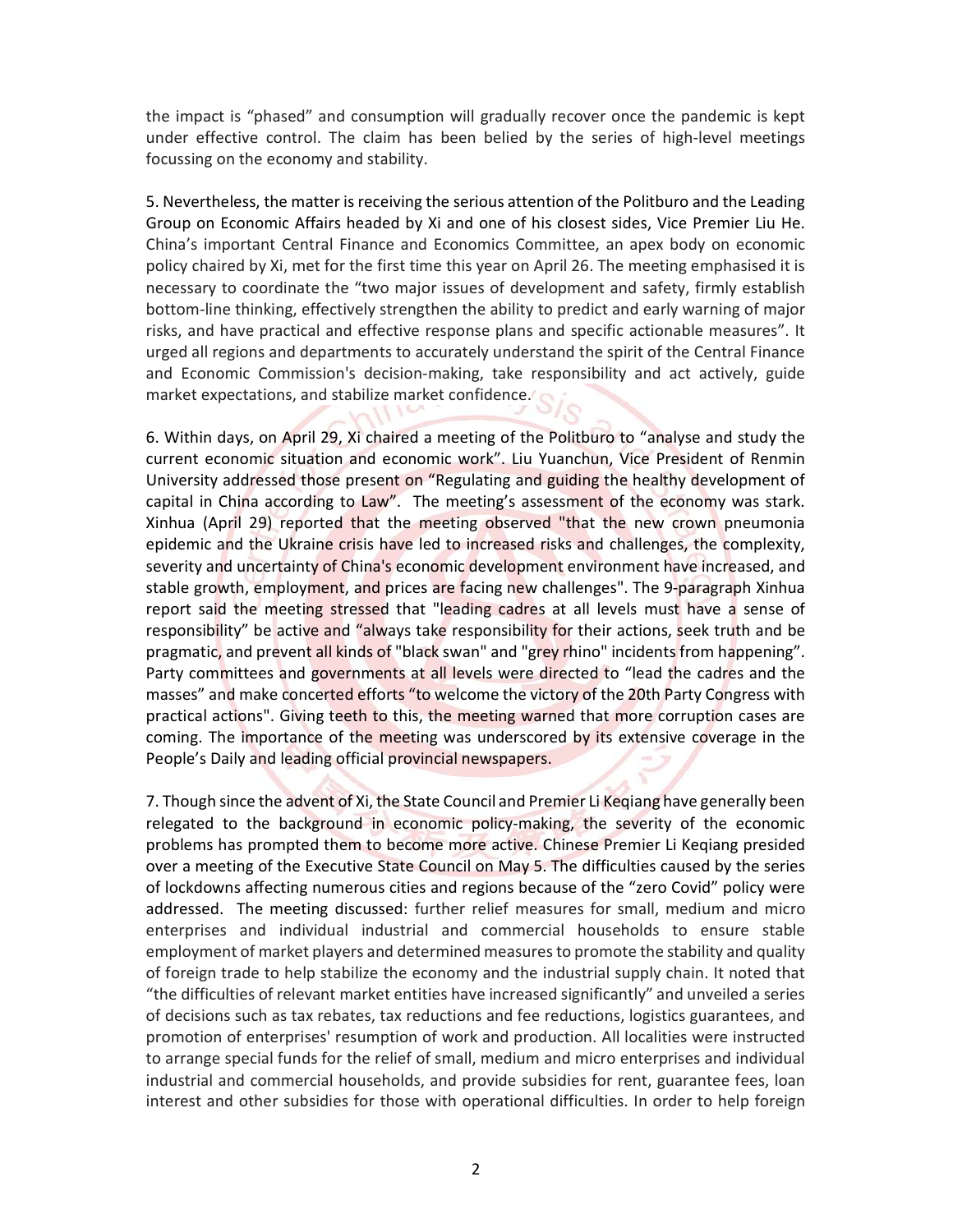trade enterprises cope with difficulties, the meeting decided that the focus should firstly be on securing orders and stabilizing the import and export of key industries and labourintensive industries; secondly on sea and airport and making good use of air cargo capacity etc. It also asked that the RMB exchange rate be kept basically stable.

8. On May 7, Premier Li Keqiang followed this up with a National Video and Telephone Conference on Employment Stabilization in Beijing. Li Keqiang "pointed out that stable employment is related to the livelihood of the majority of families and is the key support for the economic operation in a reasonable range. The current employment situation is complex and severe". He warned of a "complicated and grave" employment situation as China imposes lockdowns. Politburo member and Vice Premier Hu Chunhua also attended the meeting.

9. Yet again on May 25 Premier Li Keqiang chaired a 'National Video Conference on Stabilizing Economic Situation' where he addressed more than 100,000 central, provincial, municipal, and county government officials. He emphasised that China is "facing difficulties worse than 2020". He stressed the need to "solidly promote implementation of economic stabilization policies and ensure economic stability within a reasonable range". He said they should ensure "reasonable economic growth" and decline of unemployment rate in Q2, 2022. The meeting came two days after the State Council rolled out a 33-point program to stabilize the Chinese economy, which is buckling under the weight of repeated COVID-19 lockdowns.

10. The Covid pandemic and particularly the "zero-Covid" policy and harsh isolation procedures have contributed substantially to the growing discontent. More than 340 million people in regions, including Beijing, that contribute almost 40% of China's GDP have been affected by Covid-related lockdowns. The full or partial closure of ports and offices has severely dislocated logistics and affected the supply of food and essential supplies resulting in deprivation or hunger for those in isolation. Shanghai is a vivid example. There is nervousness among Beijing residents too. Despite strict censorship, China's social media is awash with complaints by citizens about the harsh, insensitive measures and financial hardships the "zero-Covid policy has caused.

11. Even Hu Xijin, former Editor-in-Chief of Global Times and a supporter of Xi Jinping, was reported by Reuters (May 5) to have posted on May 4: "Shanghai has fallen," and "Beijing has to either find less costly ways of tackling its outbreak" or "to tell the whole Chinese society the truth" that disruptive consequences cannot be avoided. "The former requires wisdom, the latter courage." The post was swiftly removed and Hu Xijin did not respond to a Reuters request for a comment sent to his Weibo account.

12. Nevertheless, the Politburo Standing Committee meeting chaired by Chinese President Xi Jinping on May 5, reasserted that the "dynamic zero-Covid" policy will continue. "Persistence is victory" the meeting declared! It asserted: "practice has proven that our prevention and control policy is determined by the nature and purpose of the Party, our prevention and control policies can stand the test of history, and our prevention and control measures are scientific and effective. We have won the battle to defend Wuhan, and we will certainly be able to win the battle to defend Shanghai". It made no mention of balancing Covid prevention and the economy.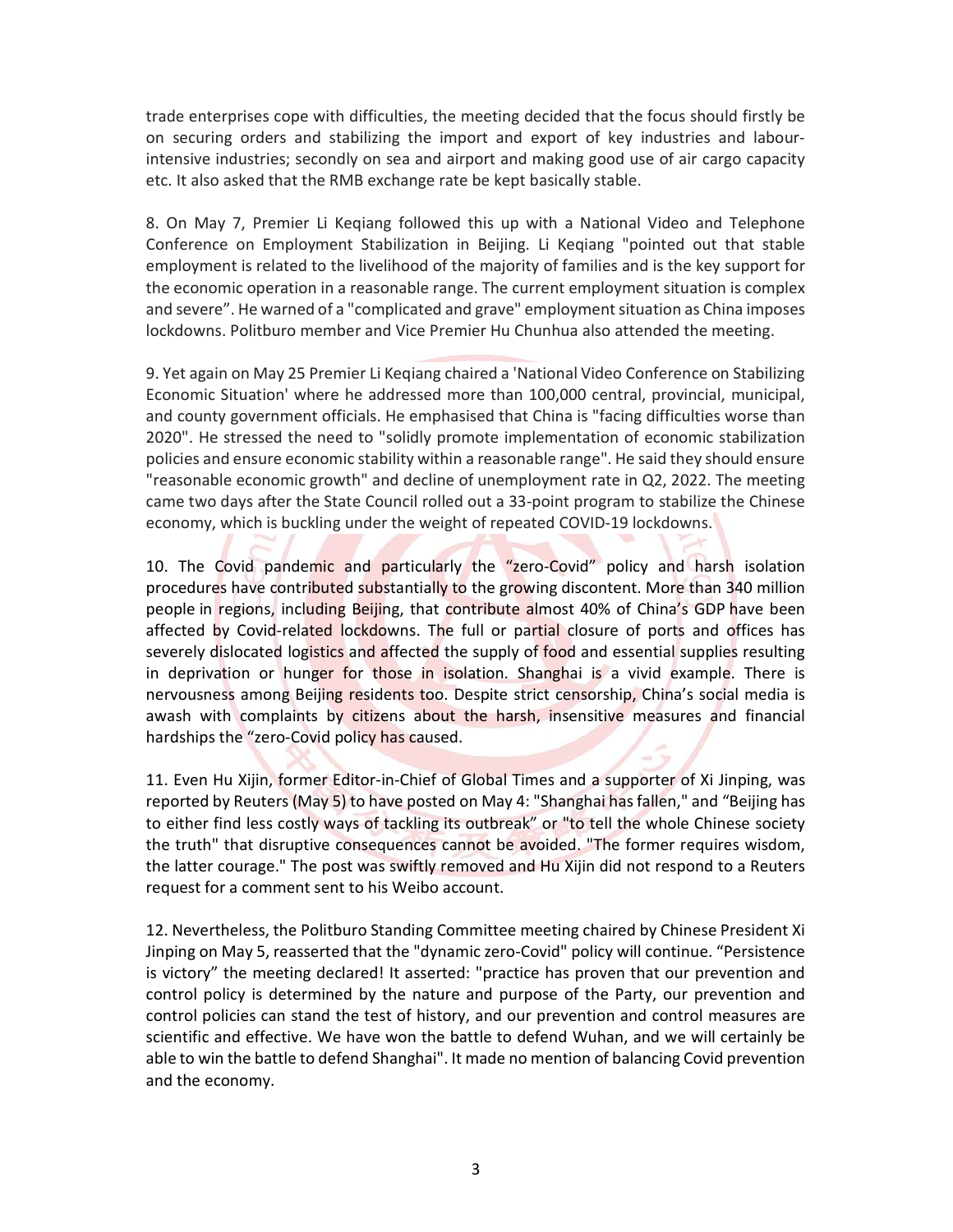13. Hinting that discontent is high in Party ranks, the meeting issued a sharp warning: "We should have a profound, complete and comprehensive understanding of the epidemic prevention and control policies set by the Party Central Committee, resolutely overcome the problems of inadequate understanding, inadequate preparation and inadequate work, resolutely overcome the ideas of contempt, indifference and self-righteousness, always keep a clear head, unswervingly adhere to the general policy of dynamic zero-Covid, and resolutely oppose all distortions, doubts and denials. We will resolutely struggle against all words and deeds that distort, doubt and deny our epidemic prevention policies".

14. The other major issue causing anxiety is the protracted conflict in Ukraine which shows no signs of ending despite the lapse of nearly 100 days. This delay is making China's position increasingly difficult. Xi's unwillingness to modulate his support has raised serious concern within the CCP that sanctions against China are imminent. At least 300 million CCP members will be adversely impacted in case sanctions are imposed. 70 percent of CCP cadres at the level of Department head or above across China have children studying in the US and West and have large sums of 'illegal' wealth secreted abroad. Chinese citizens too have gotten used to the presence of leading multinational consumer and other outlets and if they withdraw China will be hit by the economic fallout and, psychologically too, the citizens will begin to question their country's economic might. This will get accentuated as, in the wake of the Covid pandemic, lessons learnt and the surge globally in anti-China sentiment, the U.S. and West begin to restrict access to their markets.

15. Despite the personal risk, Chinese citizens including academics and CCP cadres have criticised China's support for Putin and Russia's invasion of Ukraine. Indicating that such criticism is widespread and causing Xi a lot of anxiety, are the spate of "political education" campaigns across China and the numerous articles in Party publications like Qiu Shi (Seeking Truth), People's Daily and Guangming Daily on 'historical nihilism', the contributions to China at this difficult time of the CCP with Xi at the "core of the leadership", 'common prosperity' etc. Security and surveillance controls have been elevated and China's official media, which severely criticises the US almost every day, refers frequently to the threat from "colour revolutions". This last was asserted also in the Xi-Putin Joint Statement of February 4. The majority of posts on China's social media, though, continue to support the government, Putin and Russia and demonise the US and West.

16. Two recent developments suggest this anxiety bordering on apparent paranoia is affecting the Party leadership. One is the directive to all *danwei*, or work units, to return their computers and peripherals by May 1 and replace them with domestic ones to obviate the possibility of foreign hacking or cyber snooping. The second is the subtle, but unmistakable, warning to Chinese citizens in the People's Daily of May 3. It publicised that a Chinese citizen had been charged on suspicion of "inciting secession and subversion of state power"! It accused him of being "brainwashed" by foreign anti-China hostile forces online, acting as a domestic agent of foreign hostile forces and being "incited to split the country" etc. Stating that his activities had caused "serious harm to China's national security and social stability", the People's Daily declared "Anyone who attempts to harm the interests of national development, endanger national security, or betray the motherland and nation will be severely punished by the law".